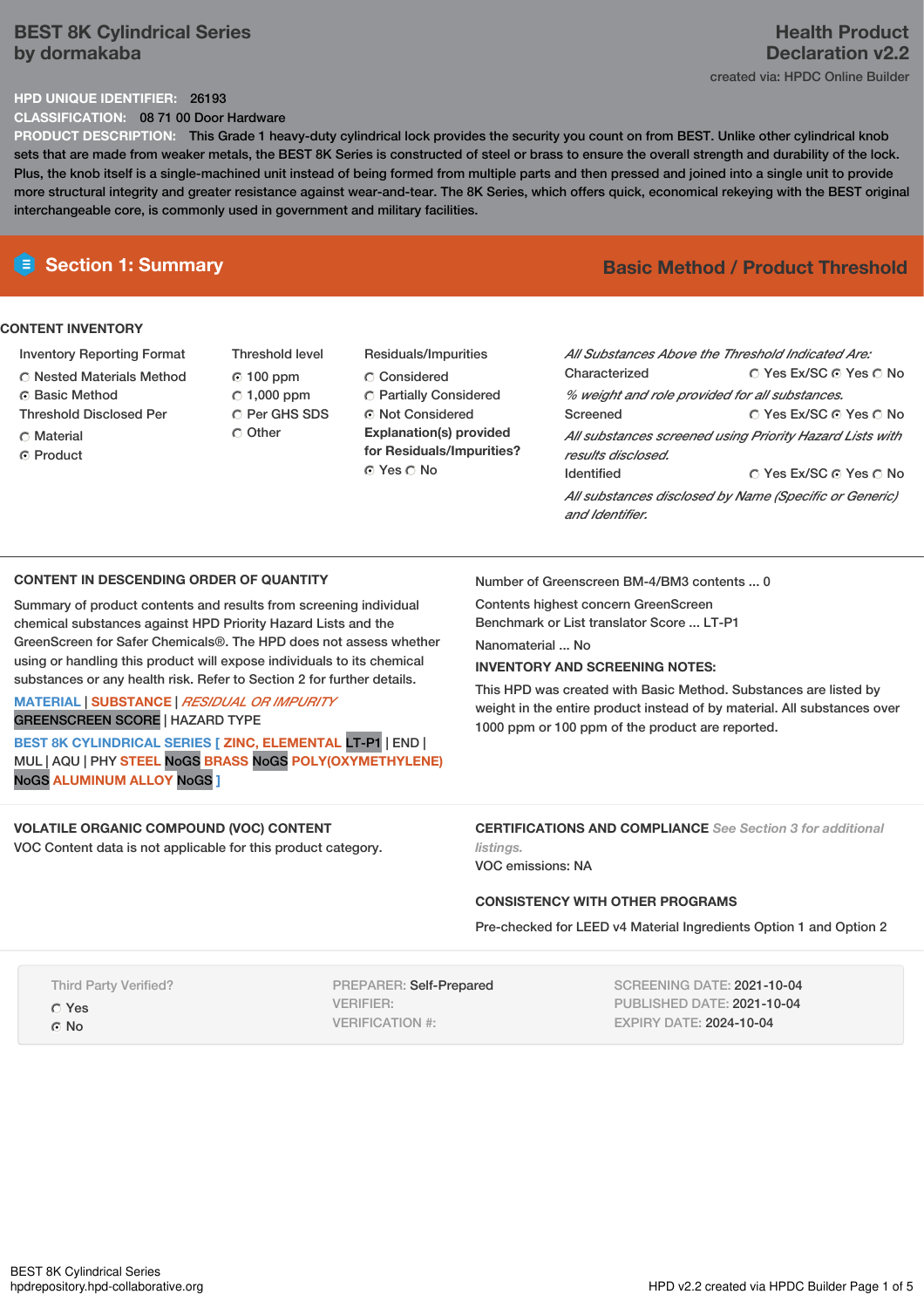This section lists contents in a product based on specific threshold(s) and reports detailed health information including hazards. This HPD uses the *inventory method indicated above, which is one of three possible methods:*

- *Basic Inventory method with Product-level threshold.*
	- *Nested Material Inventory method with Product-level threshold*
- *Nested Material Inventory method with individual Material-level thresholds*

Definitions and requirements for the three inventory methods and requirements for each data field can be found in the HPD Open Standard version *2.2, available on the HPDC website at: [www.hpd-collaborative.org/hpd-2-2-standard](https://www.hpd-collaborative.org/hpd-2-2-standard)*

### **BEST 8K CYLINDRICAL SERIES**

PRODUCT THRESHOLD: 100 ppm RESIDUALS AND IMPURITIES CONSIDERED: No

RESIDUALS AND IMPURITIES NOTES: No residuals or impurities are expected in these materials at or above the inventory threshold. BEST dormakaba products consist of finished components, and no chemical reactions are needed to develop our products.

OTHER PRODUCT NOTES: -

r

| <b>ZINC, ELEMENTAL</b> |                                                                                                           |          |                                                                                                                                 |                     |                                                                                                                                                                  | ID: 7440-66-6 |
|------------------------|-----------------------------------------------------------------------------------------------------------|----------|---------------------------------------------------------------------------------------------------------------------------------|---------------------|------------------------------------------------------------------------------------------------------------------------------------------------------------------|---------------|
|                        | HAZARD SCREENING METHOD: Pharos Chemical and Materials Library HAZARD SCREENING DATE: 2021-10-04 14:27:13 |          |                                                                                                                                 |                     |                                                                                                                                                                  |               |
| %: $45.0000 - 45.0000$ | GS: LT-P1                                                                                                 | RC: Both |                                                                                                                                 | NANO: No            | <b>SUBSTANCE ROLE: Hardware</b>                                                                                                                                  |               |
| <b>HAZARD TYPE</b>     | <b>AGENCY AND LIST TITLES</b>                                                                             |          | <b>WARNINGS</b>                                                                                                                 |                     |                                                                                                                                                                  |               |
| <b>END</b>             | <b>TEDX</b> - Potential Endocrine Disruptors                                                              |          | <b>Potential Endocrine Disruptor</b>                                                                                            |                     |                                                                                                                                                                  |               |
| <b>MUL</b>             | German FEA - Substances Hazardous to<br>Waters                                                            |          | Class 2 - Hazard to Waters                                                                                                      |                     |                                                                                                                                                                  |               |
| <b>AQU</b>             | EU - GHS (H-Statements)                                                                                   |          | H400 - Very toxic to aquatic life [Hazardous to the<br>aquatic environment (acute) - Category 1]                                |                     |                                                                                                                                                                  |               |
| <b>AQU</b>             | EU - GHS (H-Statements)                                                                                   |          | H410 - Very toxic to aquatic life with long lasting effects<br>[Hazardous to the aquatic environment (chronic) -<br>Category 1] |                     |                                                                                                                                                                  |               |
| <b>PHY</b>             | EU - GHS (H-Statements)                                                                                   |          | H250 - Catches fire spontaneously if exposed to air<br>[Pyrophoric liquids: Pyrophoric solids - Category 1]                     |                     |                                                                                                                                                                  |               |
| <b>PHY</b>             | EU - GHS (H-Statements)                                                                                   |          |                                                                                                                                 | gases - Category 1] | H260 - In contact with water releases flammable gases<br>which may ignite spontaneously [Substances and<br>mixtures which, in contact with water, emit flammable |               |

SUBSTANCE NOTES: -

| <b>STEEL</b>              |                                                                |                                            |                 | ID: 12597-69-2                                 |
|---------------------------|----------------------------------------------------------------|--------------------------------------------|-----------------|------------------------------------------------|
|                           | HAZARD SCREENING METHOD: Pharos Chemical and Materials Library | HAZARD SCREENING DATE: 2021-10-04 14:27:13 |                 |                                                |
| %: 34,0000 - 34,0000      | <b>GS: NoGS</b>                                                | $RC:$ Both                                 | NANO: No        | <b>SUBSTANCE ROLE: Hardware</b>                |
| <b>HAZARD TYPE</b>        | <b>AGENCY AND LIST TITLES</b>                                  |                                            | <b>WARNINGS</b> |                                                |
| None found                |                                                                |                                            |                 | No warnings found on HPD Priority Hazard Lists |
| <b>SUBSTANCE NOTES: -</b> |                                                                |                                            |                 |                                                |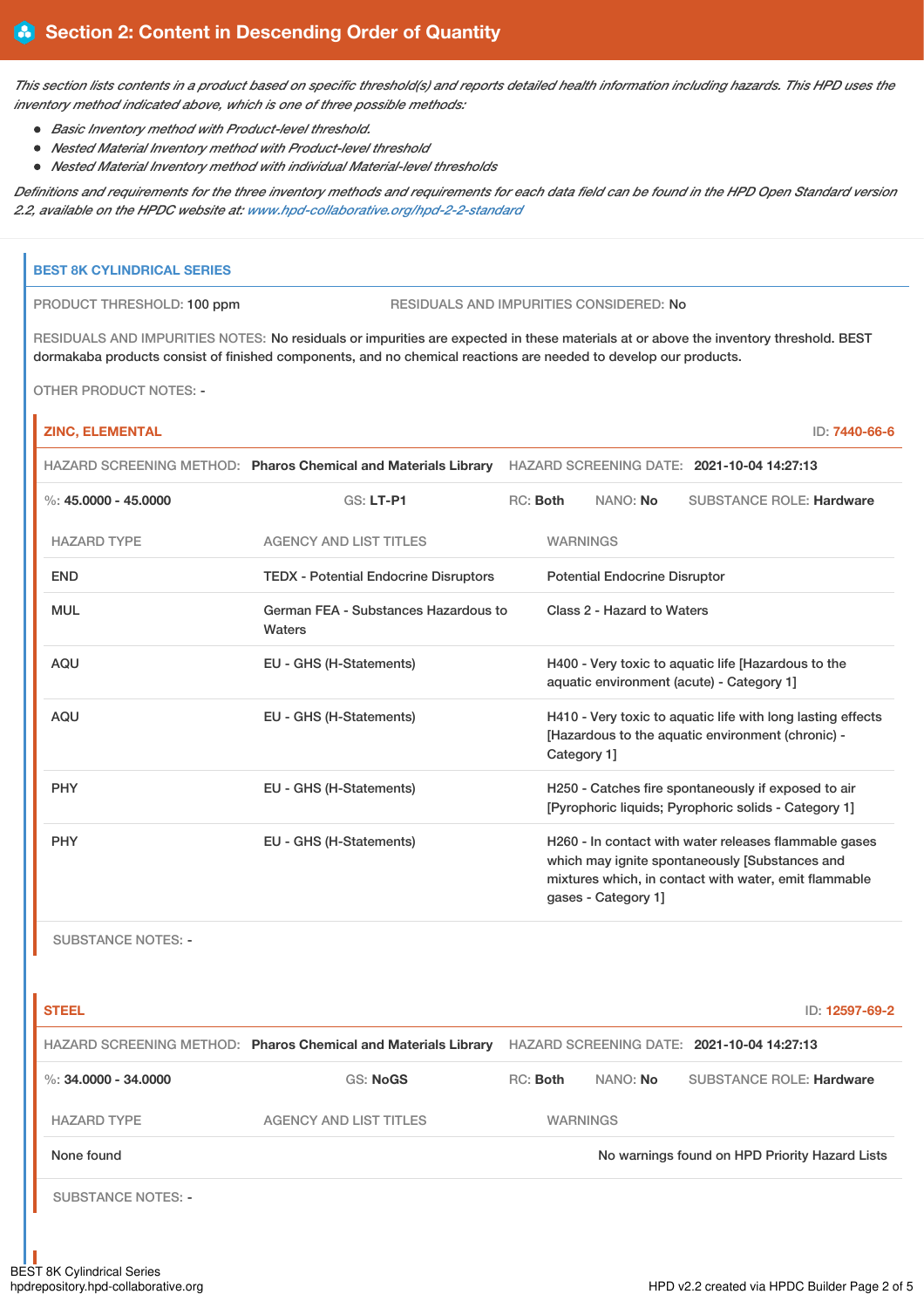| <b>BRASS</b>              |                                                                                                           |                                                                                                           |          | ID: 12597-71-6                                 |
|---------------------------|-----------------------------------------------------------------------------------------------------------|-----------------------------------------------------------------------------------------------------------|----------|------------------------------------------------|
|                           | HAZARD SCREENING METHOD: Pharos Chemical and Materials Library HAZARD SCREENING DATE: 2021-10-04 14:27:14 |                                                                                                           |          |                                                |
| %: $15,0000 - 15,0000$    | <b>GS: NoGS</b>                                                                                           | RC: Both                                                                                                  | NANO: No | <b>SUBSTANCE ROLE: Hardware</b>                |
| <b>HAZARD TYPE</b>        | <b>AGENCY AND LIST TITLES</b>                                                                             | <b>WARNINGS</b>                                                                                           |          |                                                |
| None found                |                                                                                                           | No warnings found on HPD Priority Hazard Lists                                                            |          |                                                |
| <b>SUBSTANCE NOTES: -</b> |                                                                                                           |                                                                                                           |          |                                                |
|                           |                                                                                                           |                                                                                                           |          |                                                |
| POLY(OXYMETHYLENE)        |                                                                                                           |                                                                                                           |          | ID: 9002-81-7                                  |
|                           |                                                                                                           | HAZARD SCREENING METHOD: Pharos Chemical and Materials Library HAZARD SCREENING DATE: 2021-10-04 14:27:14 |          |                                                |
| $\%$ : 3.0000 - 3.0000    | <b>GS: NoGS</b>                                                                                           | RC: None                                                                                                  | NANO: No | <b>SUBSTANCE ROLE: Hardware</b>                |
| <b>HAZARD TYPE</b>        | <b>AGENCY AND LIST TITLES</b>                                                                             | <b>WARNINGS</b>                                                                                           |          |                                                |
| None found                |                                                                                                           |                                                                                                           |          | No warnings found on HPD Priority Hazard Lists |
| <b>SUBSTANCE NOTES: -</b> |                                                                                                           |                                                                                                           |          |                                                |
|                           |                                                                                                           |                                                                                                           |          |                                                |
| <b>ALUMINUM ALLOY</b>     |                                                                                                           |                                                                                                           |          | ID: 37268-38-5                                 |
|                           | HAZARD SCREENING METHOD: Pharos Chemical and Materials Library HAZARD SCREENING DATE: 2021-10-04 14:27:15 |                                                                                                           |          |                                                |
| $\%$ : 3.0000 - 3.0000    | <b>GS: NoGS</b>                                                                                           | RC: Both                                                                                                  | NANO: No | <b>SUBSTANCE ROLE: Hardware</b>                |
| <b>HAZARD TYPE</b>        | <b>AGENCY AND LIST TITLES</b>                                                                             | <b>WARNINGS</b>                                                                                           |          |                                                |
|                           |                                                                                                           |                                                                                                           |          |                                                |
| None found                |                                                                                                           |                                                                                                           |          | No warnings found on HPD Priority Hazard Lists |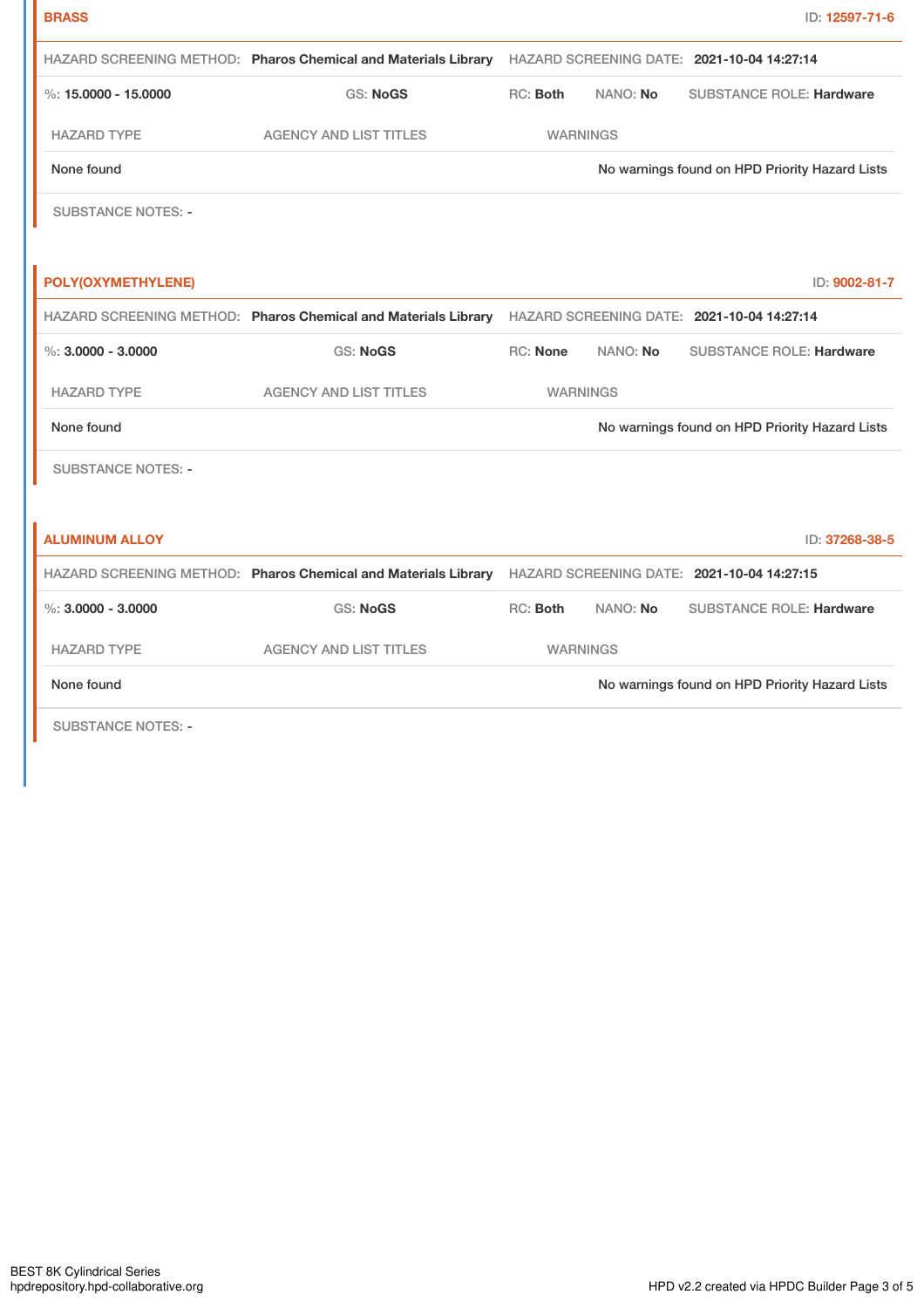This section lists applicable certification and standards compliance information for VOC emissions and VOC content. Other types of health or *environmental performance testing or certifications completed for the product may be provided.*

| <b>VOC EMISSIONS</b>                                                                                                                              | <b>NA</b>                               |                             |
|---------------------------------------------------------------------------------------------------------------------------------------------------|-----------------------------------------|-----------------------------|
| CERTIFYING PARTY: Self-declared<br>APPLICABLE FACILITIES: This HPD is for a product that<br>is NOT liquid/wet applied.<br><b>CERTIFICATE URL:</b> | ISSUE DATE: 2021-10- EXPIRY DATE:<br>04 | <b>CERTIFIER OR LAB: NA</b> |

CERTIFICATION AND COMPLIANCE NOTES: -

# **Section 4: Accessories**

This section lists related products or materials that the manufacturer requires or recommends for installation (such as adhesives or fasteners), maintenance, cleaning, or operations. For information relating to the contents of these related products, refer to their applicable Health Product *Declarations, if available.*

No accessories are required for this product.

# **Section 5: General Notes**

dormakaba has resulted from the merger of the two well-established brands Dorma and Kaba, both known for their expertise in the area of smart and secure access solutions. Together we stand for more than 150 years of security and reliability.

Our master brand dormakaba stands for our offering of products, solutions and services for secure access to buildings and rooms from a single source. Our global brand power supports us to become the trusted industry leader.

For more information, please go to: www.dormakaba.com. The information contained in this HPD is to be used only as a voluntary information on our products. dormakaba makes no representation or warranty as to the completeness or accuracy of the information contained herein. The products and specifications set forth in this HPD are subject to change without notice and dormakaba disclaims any and all liability for such changes. The information contained herein is provided without

warranties of any kind, either express or implied, and dormakaba disclaims any and all liability for typographical, printing, or production errors or changes affecting the specifications contained herein. dormakaba DISCLAIMS ALL WARRANTIES, EXPRESS OR IMPLIED, INCLUDING, BUT NOT LIMITED TO, THE IMPLIED WARRANTIES OF MERCHANTABILITY AND FITNESS FOR A PARTICULAR PURPOSE. IN NO EVENT WILL dormakaba BE LIABLE FOR ANY INCIDENTAL, INDIRECT OR CONSEQUENTIAL DAMAGES ARISING FROM THE SALE OR USE OF ANY PRODUCT. All sales of products shall be subject to dormakaba's applicable General Terms and Conditions, a copy of which will be provided by your local dormakaba organisation upon request.